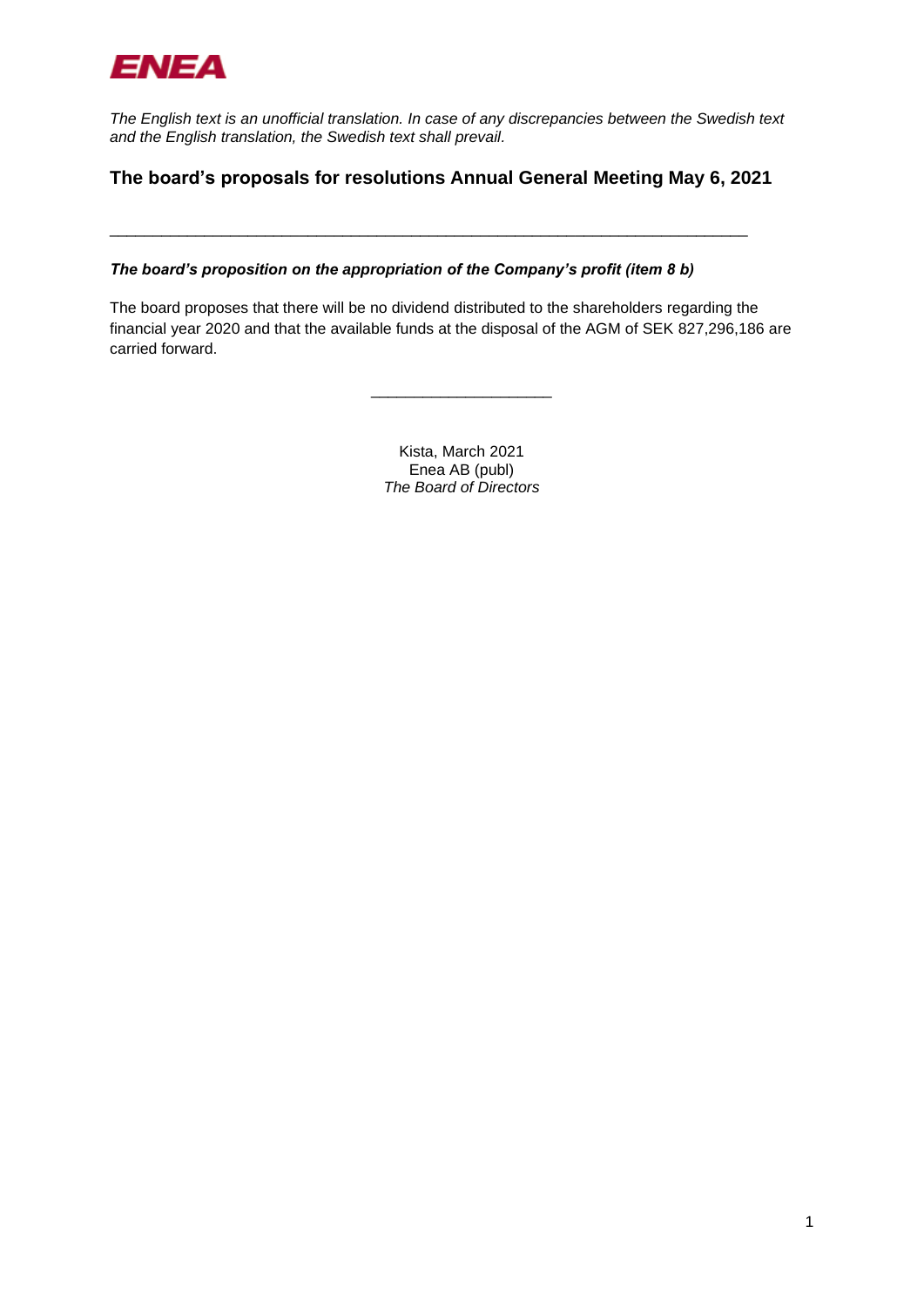

## *The board's proposal for resolution on approval of remuneration report (item 14)*

The board proposes that the AGM resolves to approve the board's remuneration report for the financial year 2020.

> Kista, March 2021 Enea AB (publ) *The Board of Directors*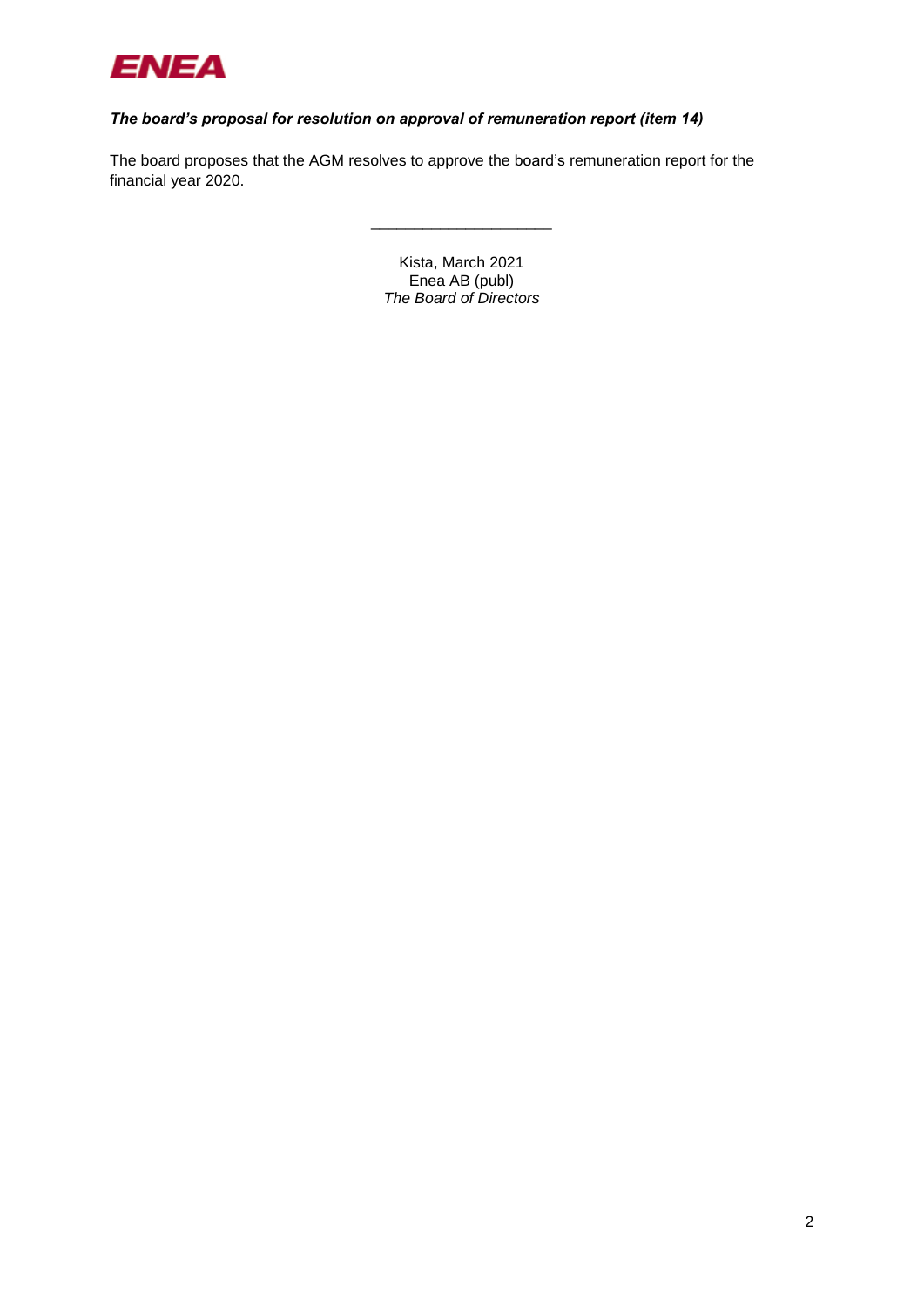

#### *The board's proposal regarding authorization for the board to acquire and transfer own shares (item 15)*

The board proposes that the AGM authorizes the board to acquire and transfer own ordinary shares according to the following. Acquisition of ordinary shares may only be made on Nasdaq Stockholm ("the Marketplace") or in accordance with an offer to all shareholders in the Company or all holders of ordinary shares. Acquisition may only be made of such number of shares that the Company's holding of shares at each time does not exceed 10 percent of all shares in the Company. Transfer of ordinary shares may be made in other ways than on the Marketplace, including a right to transfer ordinary shares with deviation from the shareholders' preferential rights and that payment may be made in cash, in kind, by set-off or otherwise with conditions. A maximum of 10 percent of the total number of shares in the Company may be transferred. The authorizations stated above may be utilized on one or several occasions up until the AGM 2022. Acquisition and transfer of shares on the Marketplace may only be made at a price within the registered price interval at the Marketplace. Transfer of shares in connection with acquisitions of businesses may be made at a market price estimated by the board.

The purpose of the authorizations above to acquire and transfer shares is to continuously be able to adjust the capital structure of the Company to the capital needs of the Company, to enable financing, in whole or in part, in connection with acquisitions of businesses and for financing and/or securing delivery of shares in long-term incentive programs previously adopted by the AGM.

Resolution on this item on the agenda has to be supported by shareholders representing at least twothirds of the votes cast as well as of all shares represented at the AGM.

\_\_\_\_\_\_\_\_\_\_\_\_\_\_\_\_\_\_\_\_\_

Kista, March 2021 Enea AB (publ) *The Board of Directors*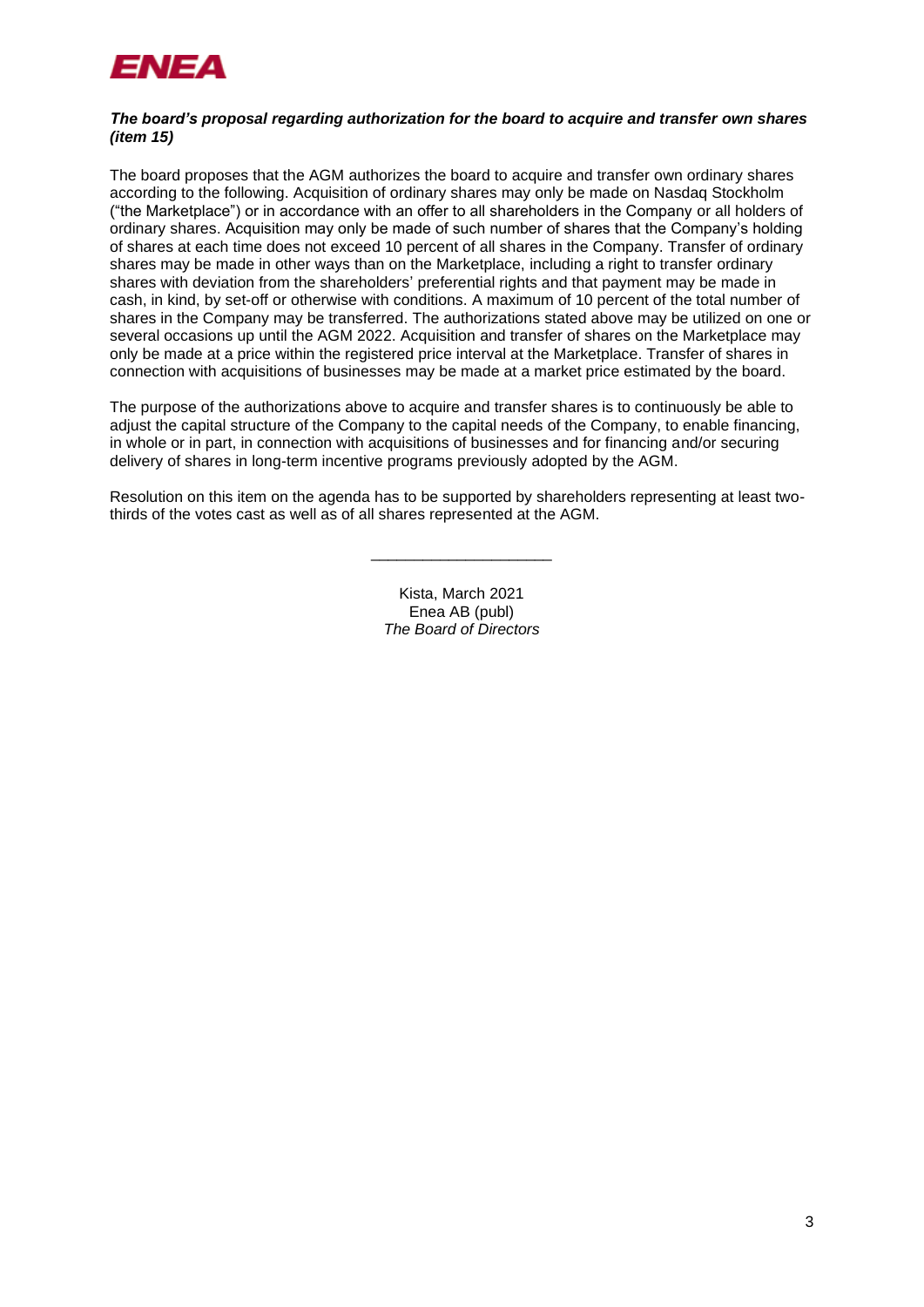

#### *The board's proposal regarding guidelines for remuneration of senior executives (item 16)*

The board proposes - with amendment of the guidelines adopted at the AGM 2020 - that the AGM approves the following guidelines for remuneration of senior executives.

#### *Who the guidelines cover, and their applicability*

These guidelines for remuneration of senior executives cover the CEO and other members of group management. The guidelines should be applied to compensation agreed, and amendments to compensation previously agreed, after the guidelines have been adopted by the AGM 2021. Regarding employment terms in other legislatures than Sweden, the relevant adaptations should be made to comply with mandatory local regulation or practice, for the overall purpose of these guidelines to be met. These guidelines do not cover compensation resolved by the AGM.

The board is entitled to temporarily depart from these guidelines wholly or partly if there are special reasons for this in an individual case, and a departure is necessary to serve the Company's long-term interests and sustainability, or to ensure the Company's profitability. If such departure occurs, this should be stated in the Remuneration Report at the following AGM. These guidelines apply to the period from the AGM 2021 until next AGM. Matters regarding departure from the guidelines should be subject to consultation by the Remuneration Committee, and decision by the board.

*The guidelines' promotion of the Company's business strategy, long-term interests, and sustainability* Enea's ambition is to be a global software company, with a strong and leading position in the markets that it addresses, with yearly sales growth, high profitability, and healthy cash flows. Organic growth is the foundation of the operations, and work is ongoing to develop, rationalize and optimize it. Strategic and complementary acquisitions will be continuously screened, and if considered to add value for customers and shareholders within a well-considered risk level, Enea will attempt to execute such acquisitions. Enea's target is to maintain an EBIT margin of over 20 percent per year. EBIT margin will vary during quarters, keeping pace with growth. Growth and earnings will vary between years and quarters, mainly depending on how individual deals occur, and the progress of royalty streams. For more information on Enea's strategy, see www.enea.se.

The board's opinion is that the Company's ability to attract, motivate and retain high-performing staff and managers is critical for a successful implementation of the Company's business strategy and protection of the Company's long-term interests, including sustainability. This entails the Company being able to offer competitive benefits packages. Total compensation should contain a variable component linked to the individual performance of staff and managers, but that is also synchronized with the Company's profitability and long-term sustainability.

#### *Forms of compensation, etc.*

Remuneration and other employment terms of senior executives should be at market levels. Remuneration consists of basic salary, variable remuneration and pensions. Additionally - and independent of these guidelines - the general meeting is entitled to resolve on share or share pricebased payments.

#### *Fixed basic salary*

The basic salary of the CEO and other senior executives is subject to yearly review. For the CEO, fixed basic salary may represent a maximum of 60 percent of total compensation excluding LTI (longterm incentive) programs and assuming a 50 percent outcome of STI (short-term incentive) programs. For other senior executives, fixed basic salary may represent a maximum of 90 percent of total compensation excluding LTI, and assuming a 50 percent outcome of STI.

#### *Short-term incentive program (STI)*

Enea's STI program has three parts. Two of these parts relate to the Company achieving specific targets, while one is determined by the achievement of individual targets. Most of the variable compensation is linked to the Company's financial targets, while the individual targets correspond to a smaller proportion of variable compensation.

The criteria applied relate to the Company's targets for sales and EBIT, pursuant to the approved annual financial statement. The criteria applying to the individual targets shall be decided prior to the end of the first quarter of the financial year that the compensation relates to, and shall be as specific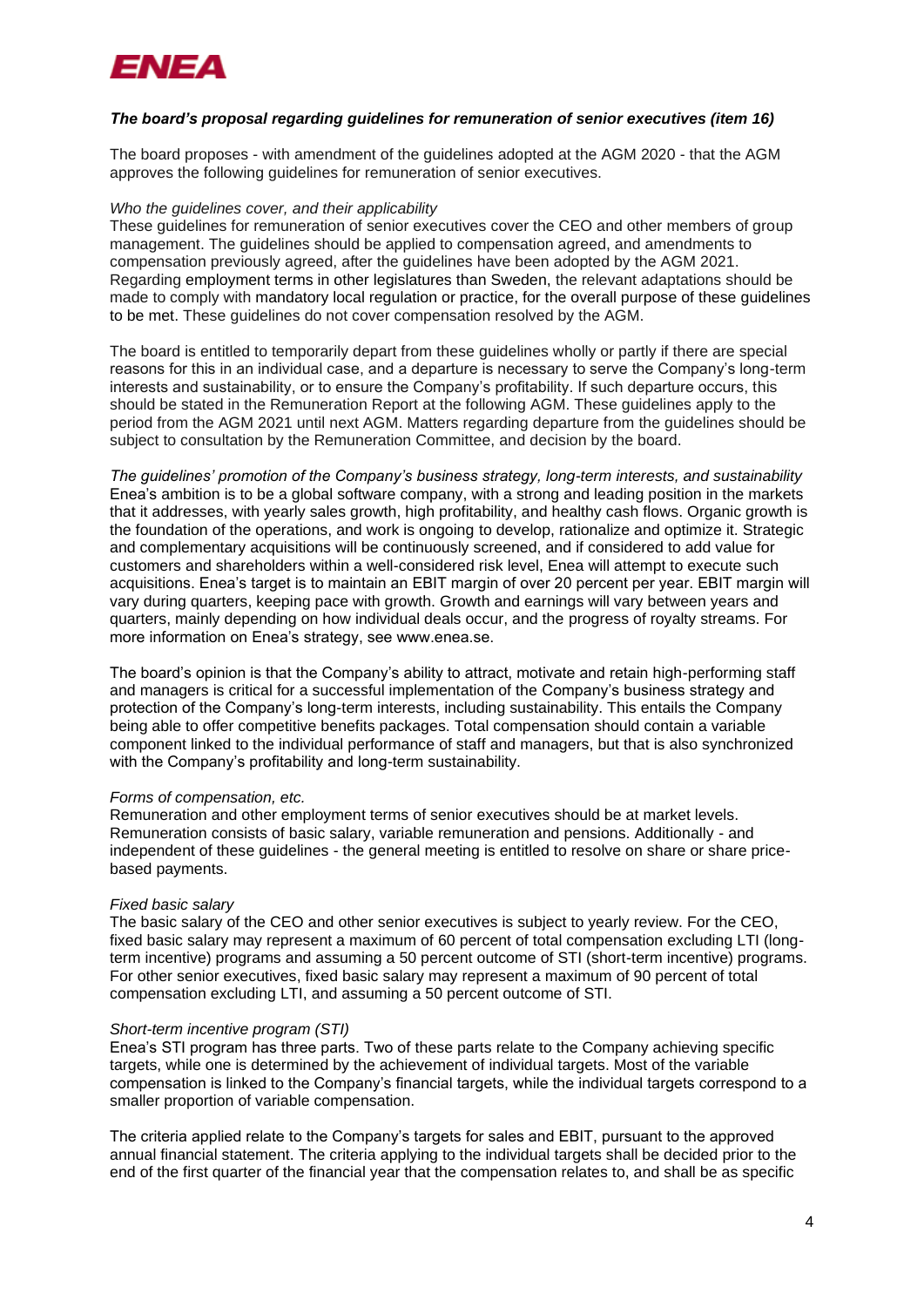

as the criteria relating to the Company's financial targets. The criteria are designed to promote the Company's business strategy, long-term interests, as well as sustainability, and accordingly, the Company's long-term value creation.

The outcome of compensation is subject to consultation by the Remuneration Committee and decided by the board for the CEO. For other senior executives, the outcome of compensation is consulted and decided by the Remuneration Committee. Payment of compensation is executed as soon as possible after the board meeting where the Company's annual financial statement is approved for the vesting year. Variable remuneration for CEO is not pensionable. The Company is not entitled to reclaim this compensation.

For the CEO, the STI may be a maximum of 100 percent of the fixed basic salary and may be a maximum of 50 percent of the total compensation excluding LTI. For other senior executives, the STI may be a maximum of 150 percent of the fixed basic salary and may be a maximum of 60 percent of the total compensation excluding LTI.

#### *Long-term incentive program (LTI)*

Senior executives are eligible for incentive programs that are basically share, or share price, related. An incentive program shall be designed to increase participants' commitment to the Company's progress, and be implemented on market terms. Share and share price-related incentive programs are subject to resolution by the general meeting, and accordingly, are not covered by these guidelines.

#### *Pension*

The CEO's agreed retirement age is 67, while other senior executives do not have any specifically agreed retirement age. All pension benefits of senior executives are defined contribution. This means that for senior executives, the Company pays individually agreed defined pension contributions. Apart from these pension benefits, the Company has no pension obligations to senior executives.

For the CEO, pension will be a maximum of 20 percent of the total compensation excluding LTI, assuming a 50 percent outcome from the STI. For other senior executives, pension will be a maximum of 30 percent of the total compensation excluding LTI, and assuming a 50 percent outcome from the STI.

Senior executives employed in countries other than Sweden are subject to local pension plans in their respective home countries. Such plans are consistent with those offered to other employees in the same countries. Accordingly, in terms of retirement age and any additional pension obligations, there may be some variation in employment terms in other legislatures than Sweden where mandatory local regulation or practice requires, and accordingly, the overall purpose of these guidelines should still be met.

#### *Notice period and severance pay*

The employment or service contracts of senior executives shall apply until further notice, or for a specific period. For the CEO, a six-month notice period applies for termination by the Company. In addition to dismissal pay, the CEO is entitled to severance pay of six times the fixed monthly salary less any remuneration received from new employment or assignments for the CEO. During the notice period, the employment contract and associated benefits apply. For other senior executives, maximum notice periods of nine months apply to termination by the Company. Apart from dismissal pay, other senior executives are not entitled to severance pay. Applicable employment contracts and associated benefits apply during notice periods. Where severance pay is due, no other benefits are payable after the end of the notice period.

#### *Salary and employment terms of employees*

Consultation on the board's proposal on guidelines for remuneration of senior executives considers salary and employment terms of the Company's employees. Information on employees' total compensation, the components of such compensation, as well as increases and rates of increase of compensation over time, have been collated and served as part of the decision-support data for the Remuneration Committee and the board when appraising the reasonableness of the guidelines and their ensuing limitations.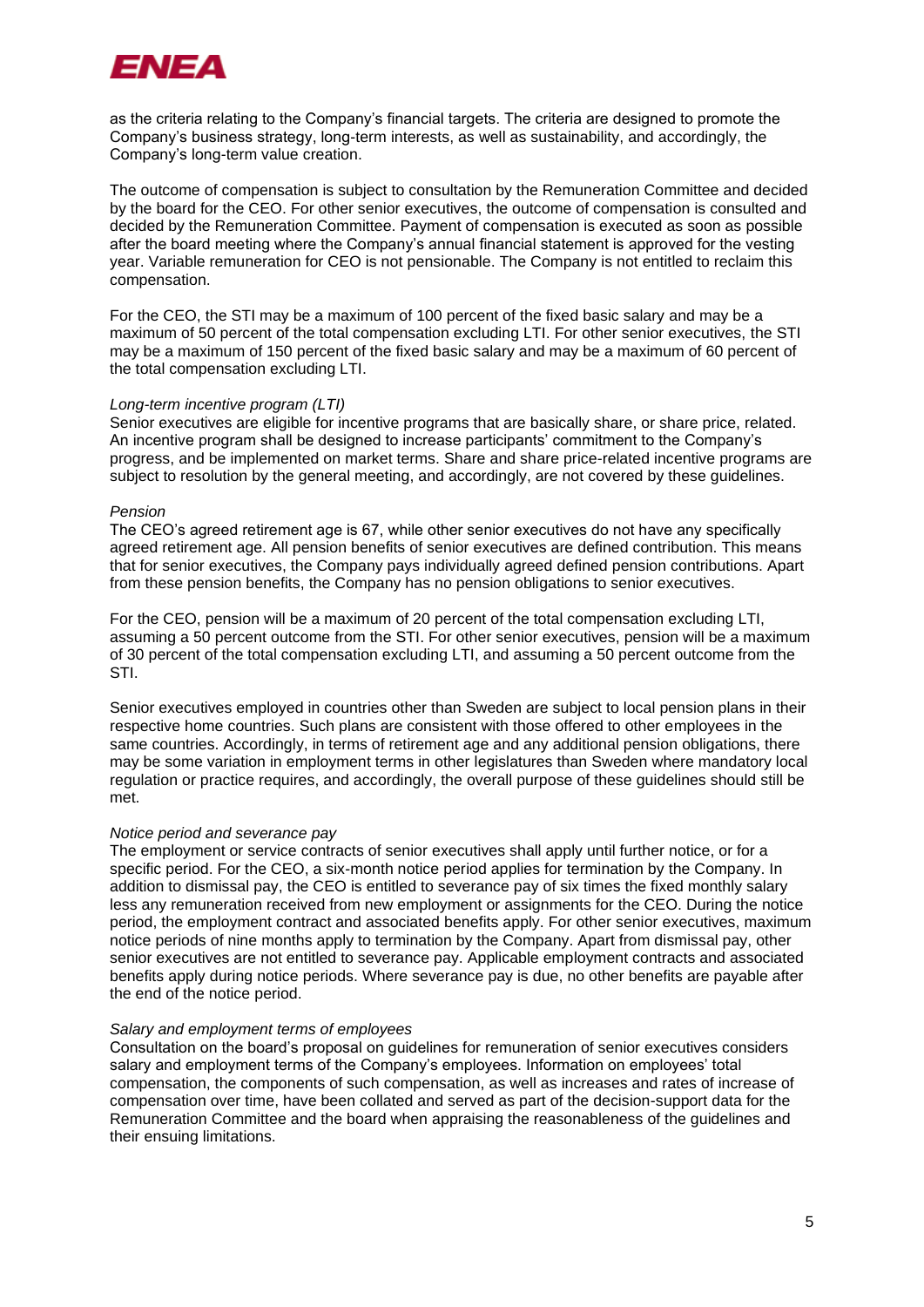

#### *Decision-making process*

The board shall prepare a proposal for new guidelines when a need for significant amendments arise, although at least every fourth year. The board's proposal is subject to consultation by the board's Remuneration Committee. The Chairman of the board shall serve as Chairman of the Remuneration Committee. With the aim of resolving conflicts of interest, other Board members elected by the AGM that are members of the Remuneration Committee shall be independent in relation to the Company and its management.

The duties of the Remuneration Committee shall include monitoring and evaluating application of the guidelines for remuneration of senior executives as approved by the AGM. When the Remuneration Committee has consulted on the proposal, it is referred to the board for decision. The CEO or other members of group management shall not participate in the board's consideration of, and decisions on, remuneration-related issues, to the extent they are affected by these issues.

If the general meeting does not resolve to adopt the guidelines as proposed, the board shall submit a new proposal no later than at the next AGM. In such case, remuneration shall be paid in accordance with the guidelines that applied previously, or if there are no such guidelines, consistently with the Company's practice.

In consultation of these issues, external advisors may be appointed as considered necessary.

#### *Review of guidelines*

The board has not received any comments from shareholders regarding the current guidelines for remuneration of senior executives. The board's proposal for guidelines for remuneration of senior executives essentially correspond to existing guidelines, except that the criteria to be applied to variable remuneration in respect of targets for the Company shall be sales and operating profit (EBIT) (previously operating margin) in accordance with the annual financial statement. Furthermore, the proposal means that the variable compensation to the CEO shall not be part of the basis for pension benefits. In addition, the proposal means that STI for other senior executives can amount to a maximum of 150 percent (previously 120 percent) of the fixed basic salary. Regarding pensions, the proposal means that the pension for other senior executives shall represent a maximum of 30 percent (previously 20 percent) of the total compensation. Finally, the proposal means that in the event of termination by the Company, the notice period shall be a maximum of nine months (previously six months) for other senior executives and a clarification is made that severance pay for the CEO shall be discounted if the CEO receives remuneration from new employment or assignments.

> Kista, March 2021 Enea AB (publ) *The Board of Directors*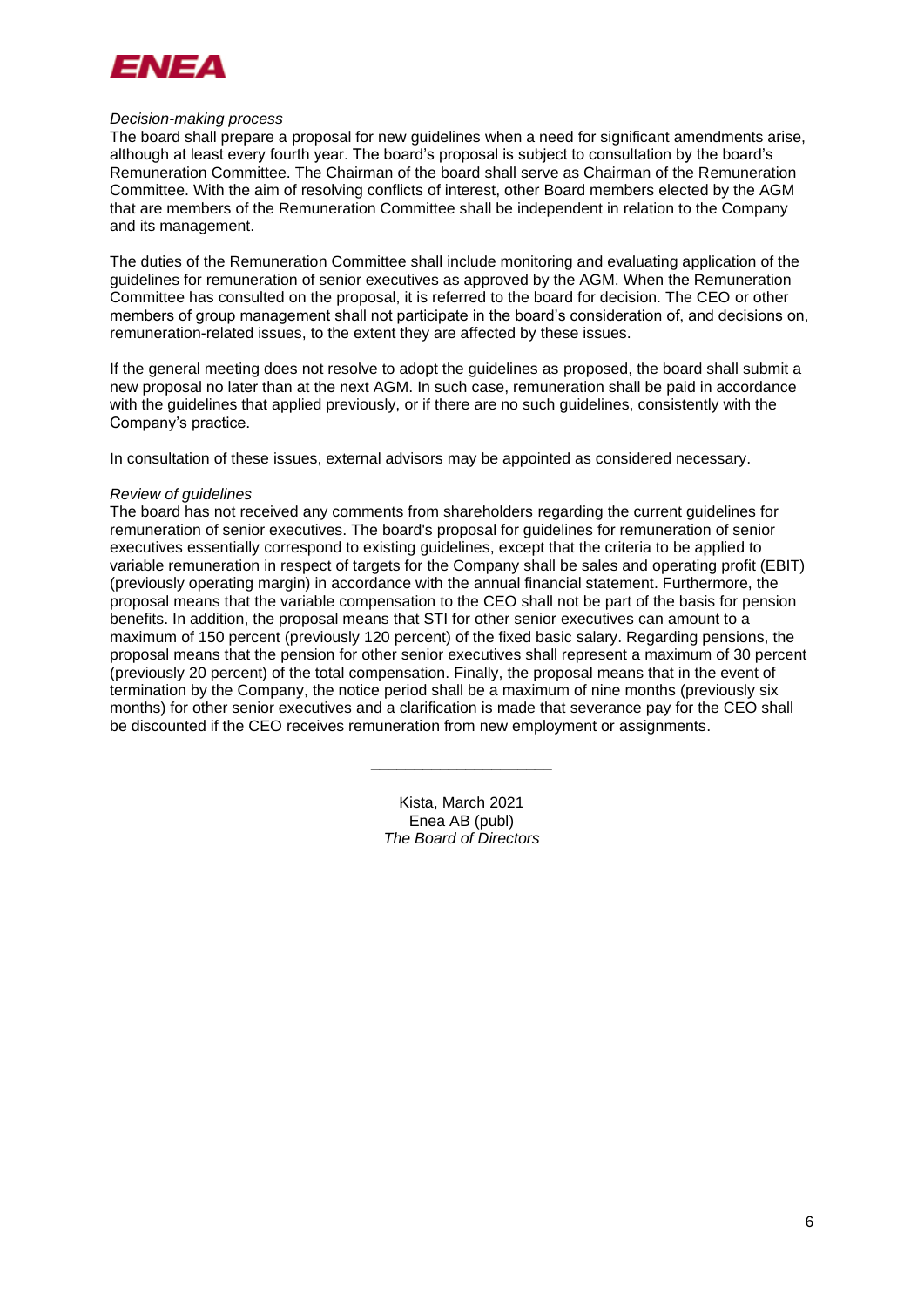

#### *The board's proposal on authorization for the board to issue new shares to finance further growth and expansion (item 17)*

The board proposes that the AGM authorizes the board until the AGM 2022, on one or more occasions, to decide on new issues of ordinary shares as follows.

This authorization entails the right to issue a maximum of 2,161,523 ordinary shares, i.e. maximum 10 percent of the number of issued shares on the day of this notice.

Share issues may be made with or without deviation from the shareholders' preferential rights.

The issue price shall be based on market practice.

New ordinary shares may be paid in cash, by set-off or by contribution in kind or otherwise be subject to conditions referred to in chapter 13 section 5 first paragraph 6 of the Swedish Companies Act. The board shall have the right to decide the other terms and conditions of the share issue.

The board proposes that the CEO, or the person appointed by the CEO, shall be authorized to make necessary and small adjustments to enable registration of the resolution at the Swedish Companies Registration Office.

Resolution on this item on the agenda has to be supported by shareholders representing at least twothirds of the votes cast as well as of all shares represented at the AGM.

\_\_\_\_\_\_\_\_\_\_\_\_\_\_\_\_\_\_\_\_\_

Kista, March 2021 Enea AB (publ) *The Board of Directors*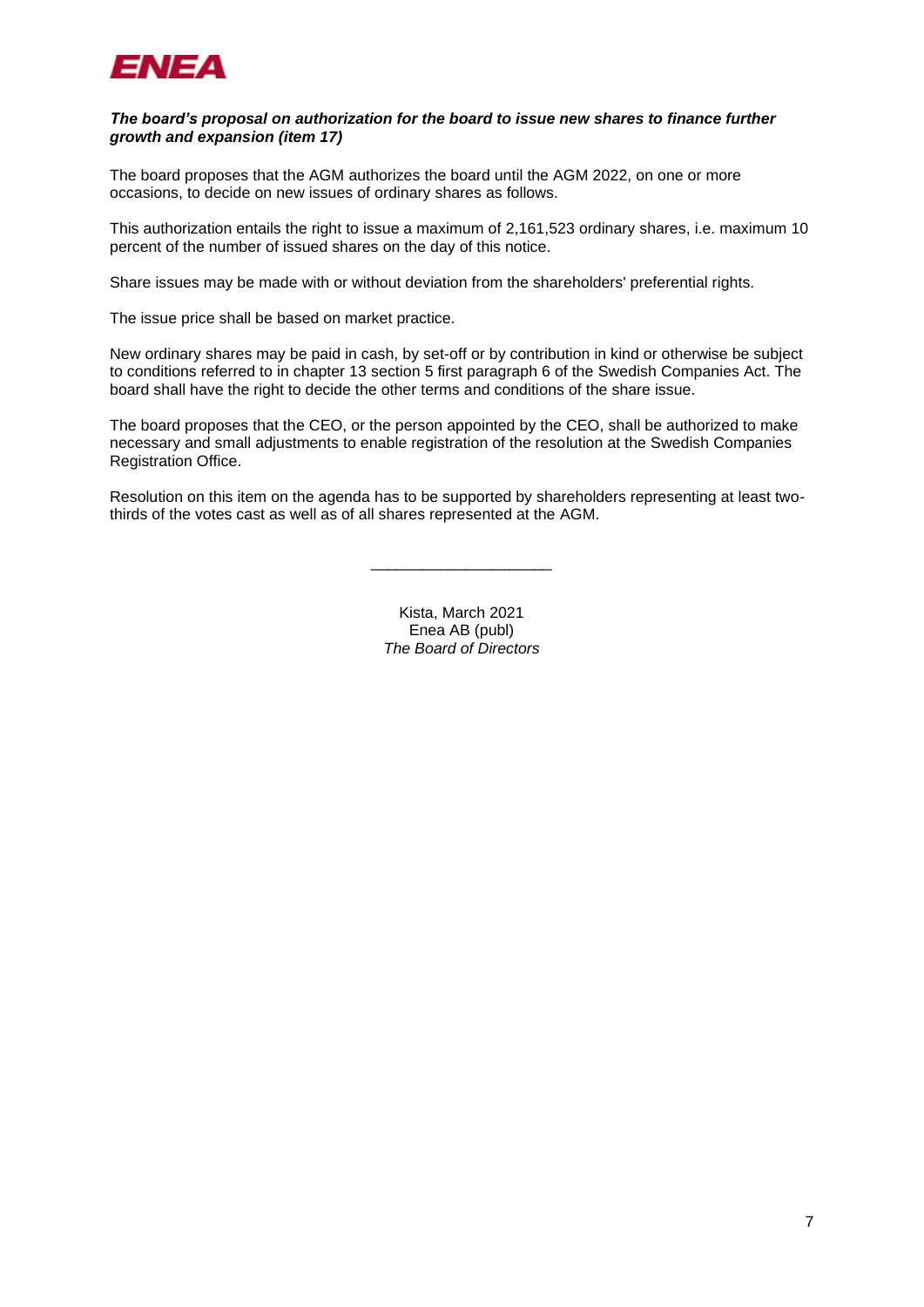

*The board's proposal for resolution on (A) long-term share based incentive plan; (B) hedging measures by way of (i) amendment of the Articles of Association, (ii) authorization on directed issues of series C shares, (iii) authorization for repurchase of series C shares, and (iv) resolution on transfer of own ordinary shares; and (C) equity swap arrangement with third parties (item 18)*

The board proposes that the AGM resolves on a long-term share-based incentive plan (LTIP 2021) for Enea in accordance with item A below and hedging measures in accordance with item B alternatively item C below.

## **A. RESOLUTION ON LONG-TERM SHARE BASED INCENTIVE PLAN**

## **A.1 LTIP 2021 in brief**

The primary reason for implementing LTIP 2021 is to align the interests of the shareholders with the interests of the executive management and other key employees to ensure maximum long-term value creation. LTIP 2021 is also considered to facilitate Enea's recruitment and retention of senior executives and other key employees. LTIP 2021 comprises approximately 30 employees consisting of senior executives and other key employees. The participants are allocated performance based share rights, which provide the participant with a right to acquire shares. Following the defined vesting period, the participants will, free of charge, be allocated shares in Enea provided that certain conditions are fulfilled. Allocation of shares requires the participant to remain employed within the Enea Group during the vesting period. In addition, a pre-requisite for the allocation of shares is that certain performance targets are fulfilled concerning Enea's development in earnings per share. The maximum number of shares in Enea, which may be allocated in total under the LTIP 2021 shall be limited to 243,000, which represents approximately 1.1 percent of all outstanding shares and votes in Enea.

## **A.2 Participants in LTIP 2021**

LTIP 2021 comprises up to 30 employees divided into three categories. The first category comprises the CEO of Enea, the second category comprises the other members of Enea's executive management (approximately eight employees), and the third category comprises other key employees who have been considered to have a significant impact on Enea's revenue and result (approximately 21 employees). People that have been recruited, but not yet started their employment with Enea when the notification of participation in the plan has to take place, can be offered participation provided that their employment starts.

## **A.3 Number of share rights and vesting period**

The number of share rights that a participant can be allocated depends on which category the participant belongs to. The participant in the first category can be allocated 21,000 share rights, participants in the second category can be allocated 12,000 share rights and participants in the third category can be allocated 6,000 share rights. Allocation of shares in Enea, if any, based on share rights shall normally occur within ten business days after the announcement of Enea's interim report for the period 1 January – 31 March 2024.

## **A.4 Terms for the share rights**

The following conditions shall apply for the share rights:

- The share rights are allocated free of charge a certain time after the AGM.
- The share rights may not be transferred or pledged.
- The right to receive allocation of shares based on share rights requires, with some limited exceptions, that the participant remains employed within the Enea Group during the vesting period. Allocation also requires that Enea fulfil the performance targets as described under item [A.5](#page-8-0) below.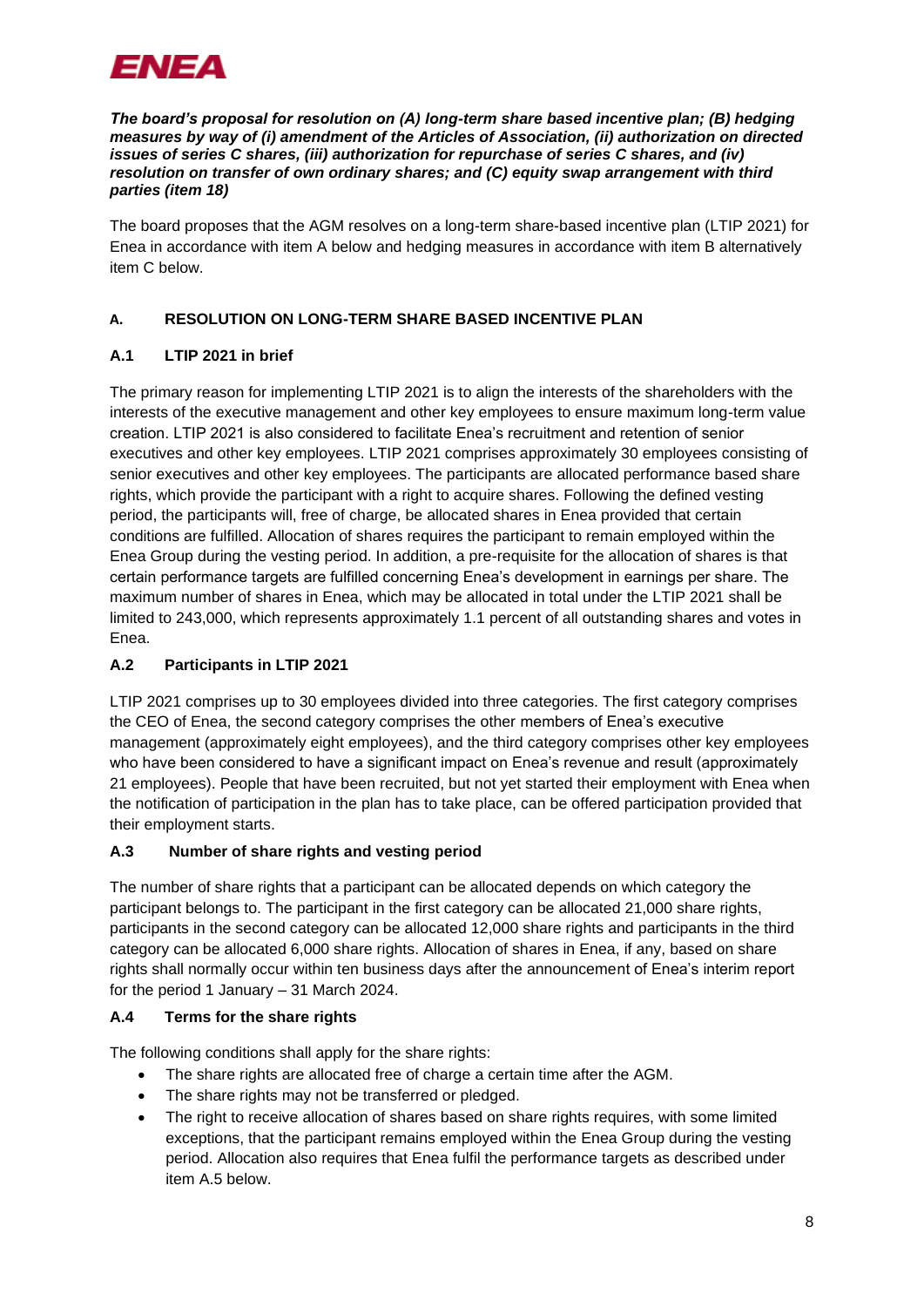

- Enea will not compensate the participants in LTIP 2021 for ordinary dividends paid in respect of the shares that the respective share right entitles to.
- The maximum value (including any compensation that the participants receive for extraordinary paid dividends) that a participant can receive for each share right is limited to SEK 943, which is 400 percent of the average volume-weighted Company share price during a period of ten trading days from the announcement of the year-end report on 29 January 2021. If the value of the Enea share, at allocation, exceeds the maximum value, the number of shares that each share right entitles to will be reduced accordingly.

## <span id="page-8-0"></span>**A.5 Performance targets**

The number of share rights that entitles to allocation of shares depends on the growth in earnings per share during the financial years 2021-2023. The growth in earnings per share shall be measured on an accumulated level for the entire period 2021-2023, whereby a maximum full allocation can be obtained. In addition to the above main principle, there is an alternative rule that becomes applicable in case the outcome per year would lead to a total better result than the main principle. Under the alternative rule, the years 2021, 2022 and 2023 are measured separately, whereby a maximum of 1/4 of full allocation can be obtained based on the growth in earnings per share for each respective year. The participants shall be allocated shares calculated in accordance with the alternative that leads to the most advantageous outcome for the participants. A condition for application of the alternative rule is that the total shareholder return (TSR) during the term of LTIP 2021 is positive. The total shareholder return shall be calculated as the "closing price" minus the "starting price", where the starting price corresponds to the volume-weighted average price of Enea's share during the 10 trading days immediately following the Annual AGM on 6 May 2021, and the closing price corresponds to the volume-weighted average price of Enea's share during the last 10 trading days in March 2024, with additions for any dividends resolved after the AGM 2021.

When calculating the extent of the achievement of the performance targets, the board shall have a right to make adjustments to avoid an impact of structural change such as acquisitions and realizations and extraordinary posts.

## Main principle – Measure period 2021-2023

The maximum level, which carries entitlement to full allocation, is that Enea's accumulated earnings per share during 2021-2023 amounts to at least SEK 29.86, which corresponds to a yearly growth in earnings per share of 15 percent in relation to average outcome 2018-2020. The minimum level for allocation is that Enea's accumulated earnings per share during 2021-2023 amounts to SEK 24.75, which corresponds to an average yearly growth in earnings per share of 5 percent in relation to the average outcome for 2018-2020. Where the level of fulfilment is between the minimum and maximum level, allocation will occur on a linear basis based on the intermediate values.

## Alternative rule – Measure period for each of 2021, 2022 and 2023 respectively

- The maximum level for 2021, which carries entitlement to 1/4 of full allocation, is that Enea's earnings per share during 2021 amounts to at least SEK 8.60 (which corresponds to a growth in earnings per share during 2021 of 15 percent in relation to the average outcome for 2018- 2020). The minimum level for allocation is that Enea's earnings per share during 2021 amounts to SEK 7.85 (which corresponds to a growth in earnings per share during 2021 of 5 percent in relation to the average outcome for 2018-2020).
- The maximum level for 2022, which carries entitlement to 1/4 of full allocation, is that Enea's earnings per share during 2022 amounts to at least SEK 9.89 (which corresponds to a growth in earnings per share during 2022 of 32.25 percent in relation to the average outcome for 2018-2020). The minimum level for allocation is that Enea's earnings per share during 2022 amounts to SEK 8.24 (which corresponds to a growth in earnings per share during 2022 of 10.25 percent in relation to the average outcome for 2018-2020).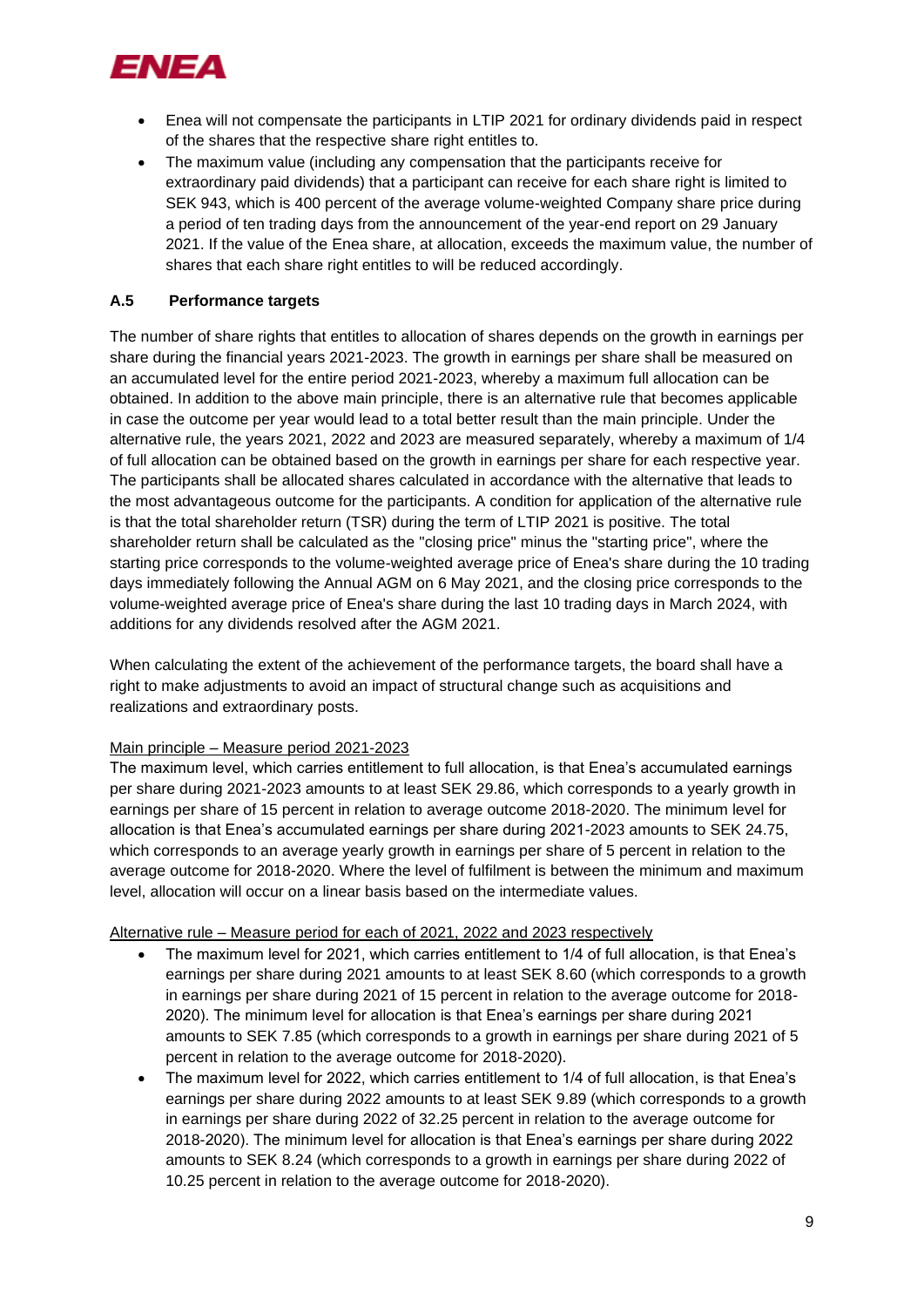

• The maximum level for 2023, which carries entitlement to 1/4 of full allocation, is that Enea's earnings per share during 2023 amounts to at least SEK 11.37 (which corresponds to a growth in earnings per share during 2023 of 52.1 percent in relation to the average outcome for 2018-2020). The minimum level for allocation is that Enea's earnings per share during 2023 amounts to SEK 8.66 (which corresponds to a growth in earnings per share during 2023 of 15.8 percent in relation to the average outcome for 2018-2020).

Where the level of fulfilment is between the minimum and maximum levels for each respective year, allocation will occur on a linear basis based on the intermediate values. Application of the alternative rule also presumes, as stated above, that the condition concerning total shareholder return is achieved.

## **A.6 Formulation and administration**

The board shall be entitled to resolve on the detailed terms for the execution of LTIP 2021. The board shall thereby be entitled to make minor adjustments in the AGM's resolution if the board considers there to be special reasons in an individual case. The board shall also be entitled to make adjustments to fulfil specific regulations or market conditions in other jurisdictions or, if delivery of shares to participants outside Sweden cannot be made at reasonable costs and with reasonable administrative efforts, to make country-specific adjustments and/or offer cash settlement. If material changes occur in the Enea Group or in its business environment that would entail that the decided terms for allocation and the possibility to exercise the share rights in accordance with LTIP 2021 no longer are appropriate, the board shall be entitled to make other adjustments. Before finally determining the number of shares to be allocated based on the share rights, the board shall assess whether the outcome of LTIP 2021 is reasonable. This assessment is made in relation to Enea's financial earnings and financial position, conditions on the stock market and other circumstances. If the board is of the opinion that the outcome is not reasonable, the board shall reduce the number of shares to be allocated.

## **A.7 Requirement for long-term ownership**

To further align the participants' interests with the interests of the shareholders, the board considers that it is positive for the participants to retain the allocated shares (after deduction of applicable taxes). The guiding principle for participation in future share based incentive plans is that the CEO progressively, over time, accumulates and retains a holding of shares with a value corresponding to at least 24 months base salary, and that the members of the Company's executive management progressively, over time, accumulate and retain a holding of shares with a value corresponding to at least 18 months' base salary.

## **A.8 Scope**

The maximum number of shares in Enea which may be allocated under LTIP 2021 shall be limited to 243,000, which represents approximately 1.0 percent of all outstanding shares and votes in Enea. In accordance with the detailed conditions that the board stipulates, the number of shares included in LTIP 2021 shall be subject to recalculation if Enea implements a bonus issue, a reversed share split or a share split, a rights issue, an extraordinary dividend or similar corporate actions taking into account customary practice for similar incentive plans.

## **A.9 Hedging**

The board has considered two alternative hedging methods for LTIP 2021, transfer of shares or an equity swap arrangement with third parties. The board thinks that a directed issues of series C share with a followed repurchase and transfer of own shares is the most cost efficient and flexible method for transfer of own shares in accordance with LTIP 2021. The Company's current possession of own shares is not enough to implement LTIP 2021. The board therefore proposes as main alternative that delivery of shares to participants in LTIP 2021 is secured through transfer of own shares in accordance with item B below. In case sufficient majority is not archived for the proposal in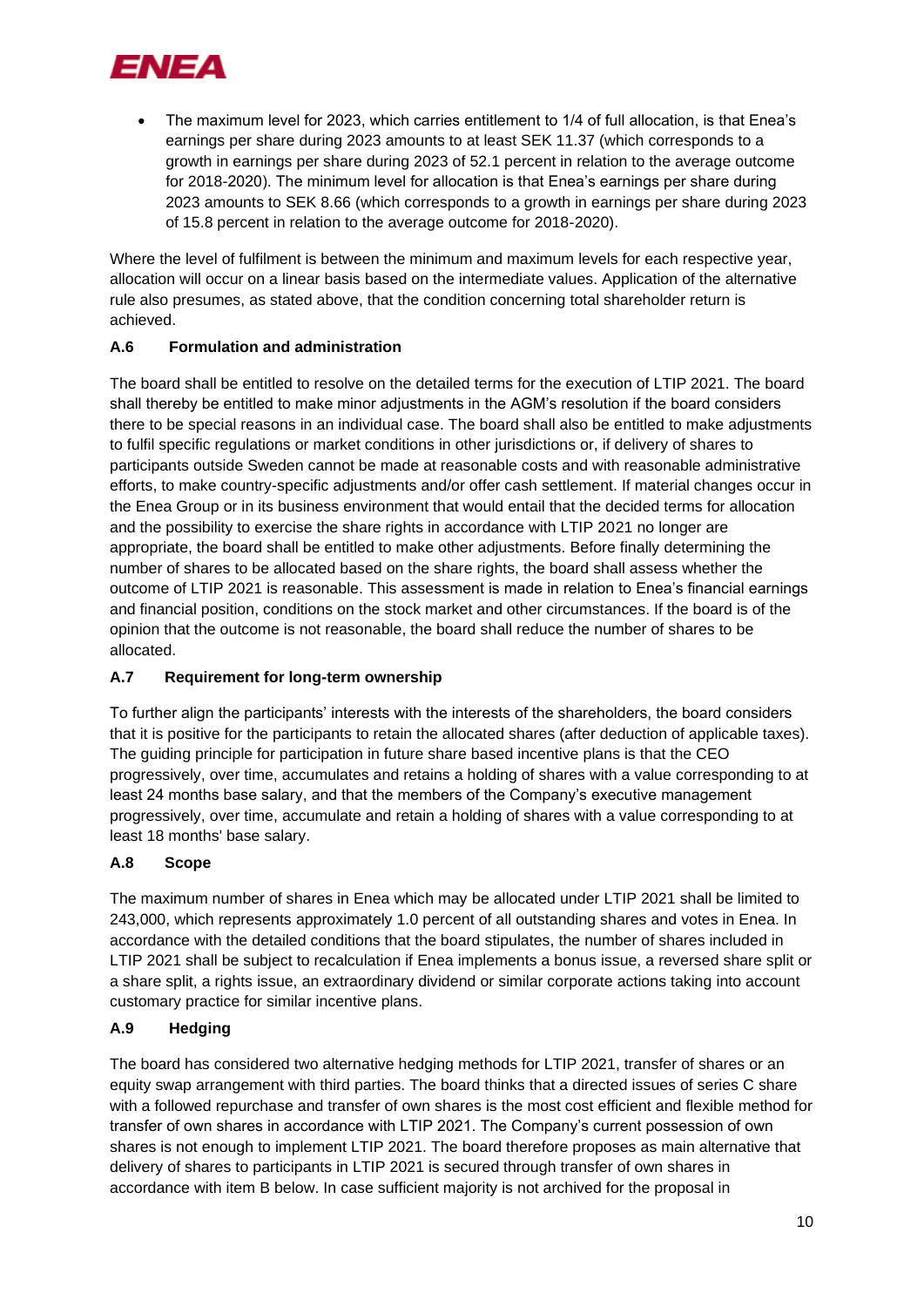

accordance with item B it is instead proposed that the AGM decides on an equity swap arrangement with third parties in accordance with item C below.

## **A.10 Costs and value**

The share rights cannot be pledged or transferred to others, but an estimated value for each share right can be calculated. The board has estimated that the average value of each share right is SEK 230.00. This estimate is based on a share price for the Enea share of SEK 230.00. Based on the assumptions that all persons who have been offered participation in the plan participate, a 50 percent fulfilment of the performance targets and a yearly employee turnover of 10 percent as well as a yearly increase of the share price of 10 percent, it is estimated that the total cost of LTIP 2021, including social security costs, will amount to approximately MSEK 36.2 before tax. On an annual basis, the total estimated cost for LTIP 2021 is estimated to amount to approximately 2.0 percent of Enea's total staff costs, excluding costs for long-term incentive programs, based on planned staffing during the financial year 2021. In the event of complete fulfilment of the performance targets, the total corresponding cost is estimated to approximately MSEK 72.4 before tax.

The costs are treated as staff costs in the profit and loss accounts during the vesting period, in accordance with IFRS 2 on share-based payments and is based on the share price at the start of the program. In the profit and loss accounts, social security costs will accrue in accordance with UFR 7 over the vesting period. The size of these costs will be calculated based on Enea's share price development during the vesting period and allocation of the share rights.

## **A.11 Effects on important key ratios**

Based on the assumptions stated above (including a 50 percent fulfilment of the performance targets), at full participation in LTIP 2021, Enea's annual staff costs are expected to increase by in average SEK 12.1 million (including social security costs). On a pro-forma basis for 2020, these costs represent a negative effect of approximately 6.4 percent on Enea's operating profit and a decrease of earnings per share of approximately SEK 0.56. The board considers that the positive effects on Enea's financial performance, which are expected to arise from the increased focus on higher earnings per share and the possibility to allocate shares under the plan, outweigh the costs related to LTIP 2021.

## **A.12 Dilution**

In Enea there are a total of 21,615,231 shares issued. If the hedging option with new issues and transfer of own shares, in accordance with what is stated below, is approved, a total of maximum 243,000 new share will be issued corresponding to a total dilution of 1.1 percent of the Company's share capital and votes.

## **A.13 The preparation of the proposal**

LTIP 2021 has been prepared in consultation with external advisors and processed with the remuneration committee and at board meetings during the spring 2021.

## **A.14 Other incentive plans in Enea**

Please refer to Enea's annual report 2020, note 21 or Enea's website www.enea.se, for a description of other share-based incentive plans that are still outstanding in Enea.

## **A.15 The proposal by the board**

Referring to the description above, the board proposes that the AGM resolves on LTIP 2021.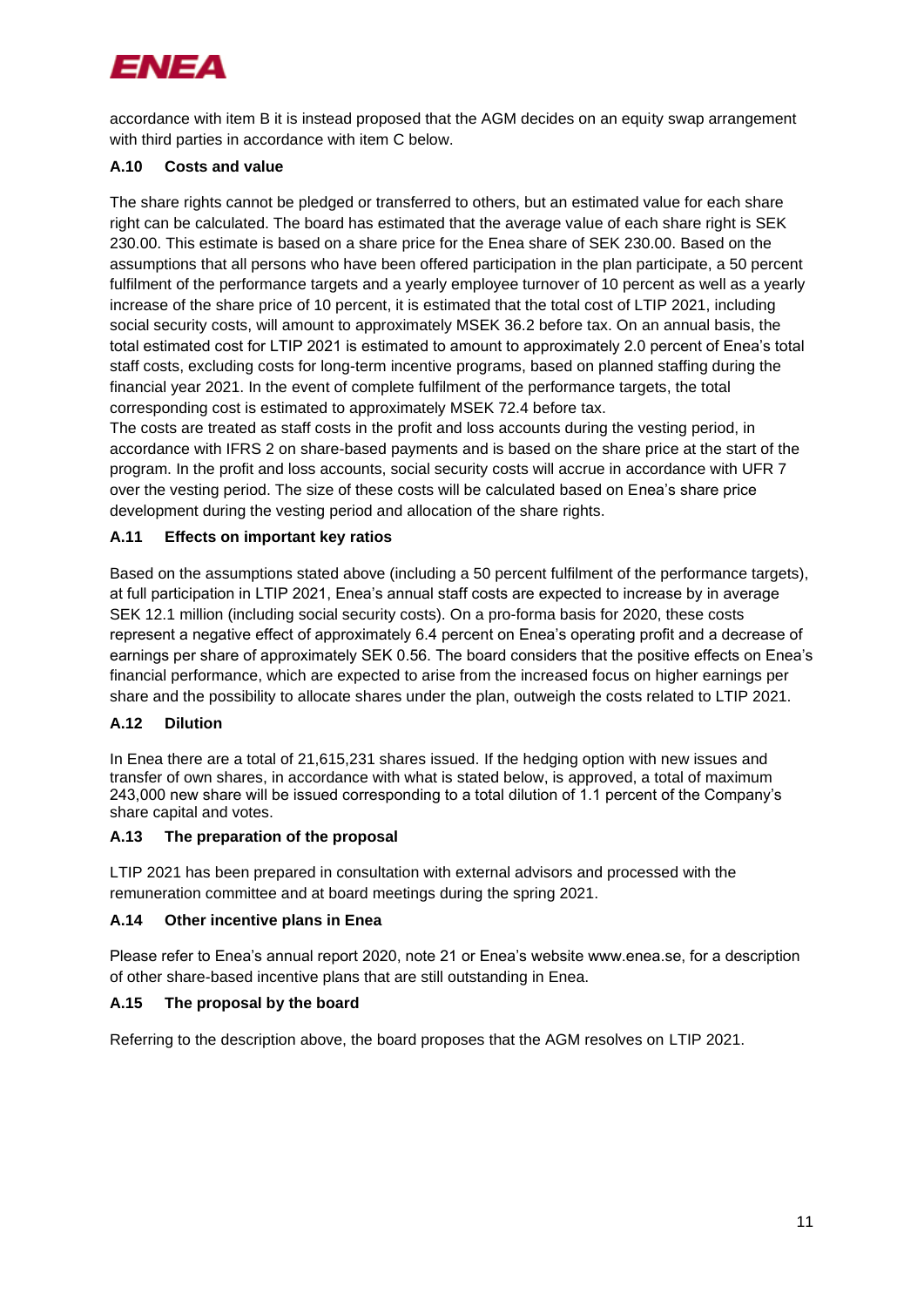

## **B. RESOLUTION ON HEDGING MEASURES BY WAY OF (I) AMENDMENT OF THE ARTICLES OF ASSOCIATION, (II) AUTHORIZATION ON DIRECTED ISSUES OF SERIES C SHARES, (III) AUTHORIZATION FOR REPURCHASE OF SERIES C SHARES, AND (IV) RESOLUTION ON TRANSFER OF OWN ORDINARY SHARES**

In order to enable the issuance of shares to participants in LTIP 2021, the board proposes that the AGM resolves on hedging measures in accordance with what is mentioned below in this item B, which resolutions shall be resolved upon as one resolution.

## **B.1 Amendment of the Articles of Association**

The board proposes that the AGM, in order to enable the issuance of series C shares, resolves to incorporate a new 6 § in the Company's Articles of Association in accordance with the below wording. Following the incorporation of the new section in the Articles of Association, the already existing shares shall be ordinary shares. In connection with the incorporation of the new 6 §, the board also proposes editorial changes of the current 1 § and 10 §.

#### *1 § Company name (proposed wording "Corporate name")*

#### *Current wording*

The company's name is Enea Aktiebolag. The company is a public limited company (publ).

#### *Proposed wording*

The company's corporate name is Enea Aktiebolag. The company is a public limited company (publ).

#### *6 § Share classes (new section)*

Shares may be issued in two classes, ordinary shares and series C shares. The ordinary shares shall carry one vote per share and series C shares shall carry one-tenth of a vote per share. Shares of either share class may be issued up to an amount corresponding to the full share capital.

Series C shares do not entitle to dividends. Upon the dissolution of the Company, series C shares shall carry equivalent right to the Company's assets as other shares, however, not to an amount exceeding the quota value of the share.

If the Company resolves to issue new ordinary shares and series C shares, against payment other than contribution in kind, owners of ordinary shares and series C shares shall have pre-emption rights to subscribe for new shares of the same class pro rata to the number of shares previously held by them (primary pre-emption right). Shares which are not subscribed for pursuant to the primary preemption rights shall be offered to all shareholders for subscription (secondary pre-emption right). If the shares thus offered are not sufficient for the subscription pursuant to the secondary pre-emption rights, the shares shall be allocated between the subscribers pro rata to the number of shares previously held and, to the extent such allocation cannot be effected, by the drawing of lots.

If the Company resolves to issue new shares of either solely ordinary shares or series C shares, against payment other than contribution in kind, all shareholders shall, irrespective of whether their shares are ordinary shares or series C shares, have pre-emption rights to subscribe for new shares pro rata to the number of shares previously held by them.

What is set out above with regard to pre-emption rights shall apply mutatis mutandis in the event of issues of warrants and convertible bonds, and shall not limit the right to resolve upon an issue with deviation from the shareholders' pre-emption rights.

In the event of an increase in share capital by a bonus issue, new shares of each class shall be issued pro rata to the number of shares of the same class previously issued. In connection therewith, the owners of existing shares of a certain class shall entitle the holder to new shares of the same class. This shall not entail any restrictions on the possibility of issuing new shares of a new class by means of a bonus issue, following the required amendments of the Articles of Association.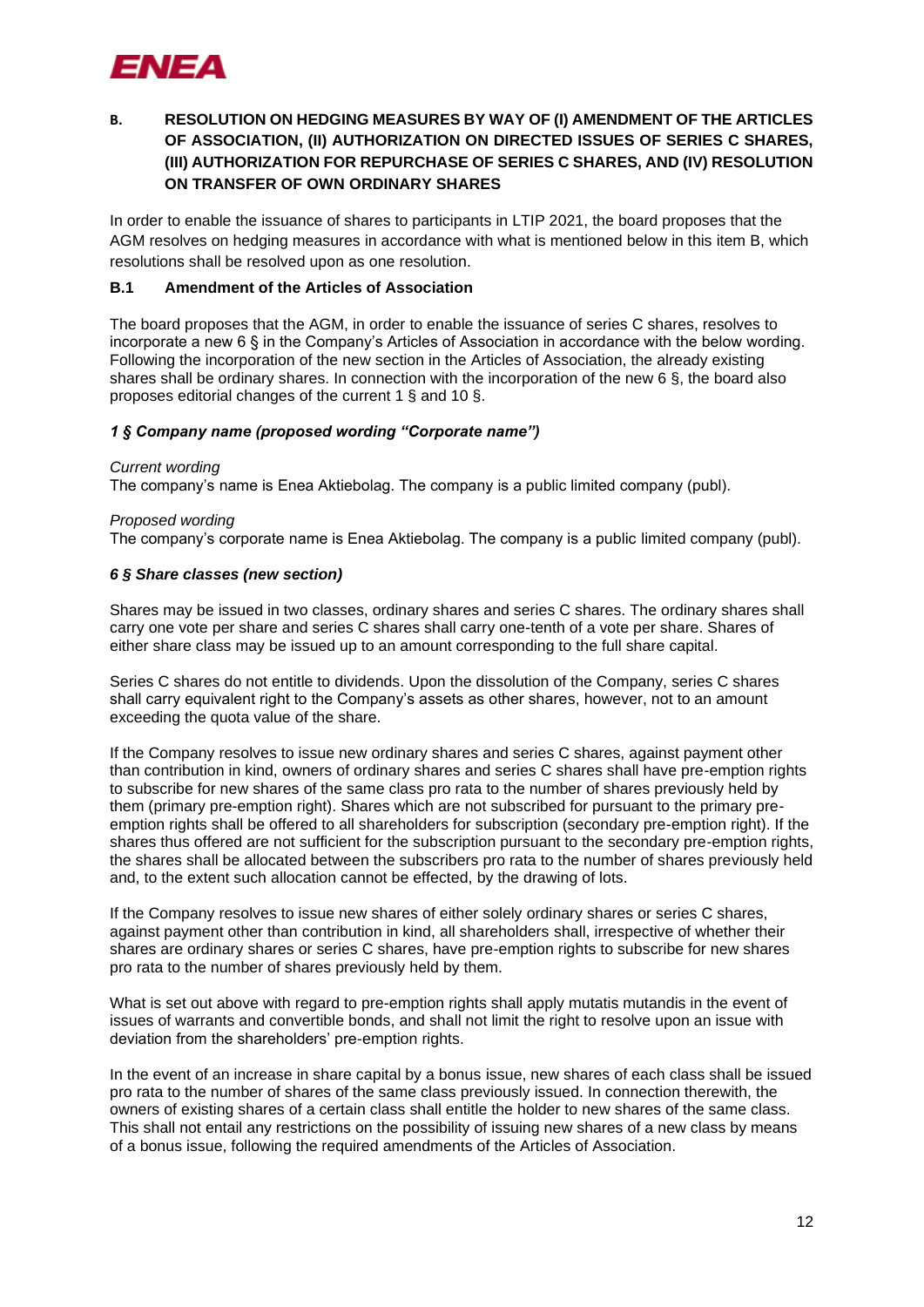

Reduction of share capital, which in any case shall not fall below the minimum share capital, may, at the request of a holder of a series C share and after resolution by the Company's board or a shareholders' meeting, take place through redemption of series C shares. A request from a shareholder must be submitted in writing. When a resolution on reduction has been passed, an amount corresponding to the reduction amount shall be transferred to the Company's reserve fund, if the required funds are available. The redemption amount per series C share shall be the quota value of such share.

Following receipt of the redemption resolution, holders of shares subject to redemption shall promptly receive payment for the shares, or, if authorization for the redemption from the Swedish Companies Registration Office (*Sw*. Bolagsverket) or a court is required, following the receipt of notice that the final and effected resolution has been registered.

Series C shares held by the Company may, upon resolution of the board be reclassified into ordinary shares. Immediately thereafter, the board shall register the reclassification with the Swedish Companies Registration Office. The reclassification is effected when it has been registered and the reclassification has been reflected in the central securities depository register.

## *11 § (current 10 §) Central securities depository clause*

#### *Current wording*

The company's shares shall be recorded in a share register pursuant to the Swedish Financial Instruments Account Act (1998:1479).

#### *Proposed wording*

The company's shares shall be recorded in a share register pursuant to the Swedish Central Securities Depository and Financial Instruments Act (1998:1479).

As a result of the incorporation of the new section, the existing sections  $6 - 10$  of the Articles of Association will be renumbered. Following the amendments, the Articles of Association are the wording set out in **Appendix A**.

## **B.2 Authorization on directed issues of series C shares**

The board proposes that the AGM resolves to authorize the board, for the period up until the next AGM, on one or several occasions, to issue a maximum of 243,000 series C shares. The new shares may, with deviation from the shareholders' preferential rights, only be subscribed for by a bank or a securities company at a subscription price which corresponds to the quota value of the shares. The purpose of the authorization and the reason for the deviation from the shareholders' preferential rights in connection with an issue of shares is to secure delivery of shares in LTIP 2021. It is noted that this shall be achieved through the Company repurchasing the series C shares issued pursuant to the authorization in item B.3 below whereafter the repurchased series C shares will be converted to ordinary shares and transferred in accordance with item B.4 below.

## **B.3 Authorization on repurchase of series C shares**

The board proposes that the AGM resolves to authorize the board, for the period up until the next AGM, on one or several occasions, to repurchase its own series C shares. Repurchase may only be effected through a public offer directed to all holders of series C shares and shall comprise all outstanding series C shares. Repurchase may also be made of so-called interim shares, by Euroclear Sweden AB designated as a Paid Subscribed Share (*Sw*. Betald Tecknad Aktie (BTA)), regarding series C shares. Repurchase shall be made at a purchase price per share which corresponds to the quota value of the share. The purpose of the proposed repurchase authorization is to secure delivery of shares in LTIP 2021. The board's statement pursuant to Chapter 19, Section 22 of the Swedish Companies Act (*Sw*. aktiebolagslagen) is presented in a separate document.

## **B.4 Resolution on transfer of own ordinary shares**

In order to fulfil the Company's obligations towards participants in LTIP 2021, the board proposes that the AGM resolves that the Company shall be entitled to transfer the Company's own ordinary shares as follows: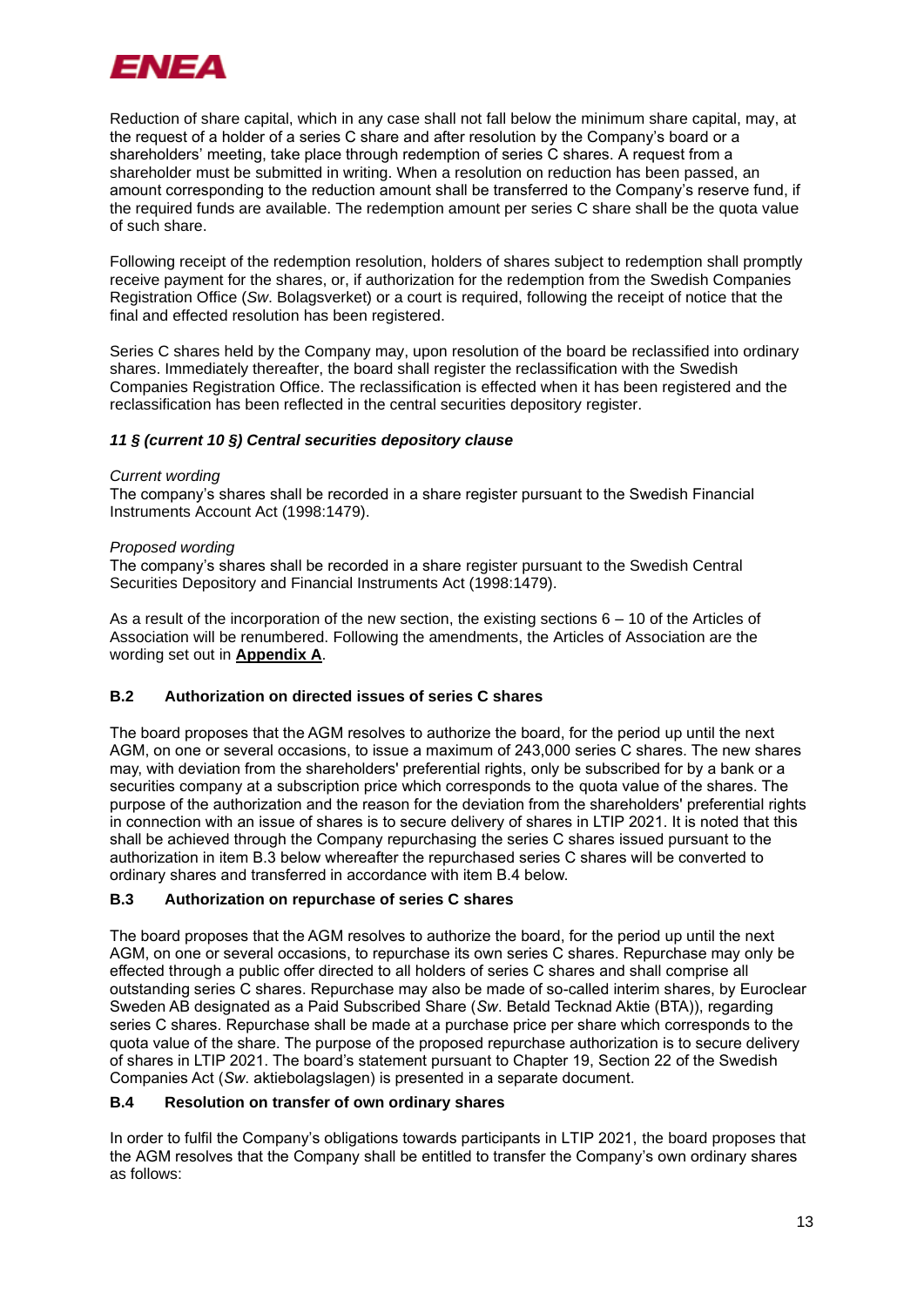

- The Company shall have the right to transfer the number of ordinary shares that the Company has a maximum obligation to allocate to participants in LTIP 2021, at most 243,000 shares.
- The number of shares that may be transferred pursuant to LTIP 2021 can be subject to recalculation in consequence of a bonus issue, split or reverse split, rights issue, or other similar actions which affects the number of shares in the Company.
- The right to acquire ordinary shares shall, with deviation from the shareholders' preferential rights, vest in participants in LTIP 2021 who are entitled to be allotted shares in accordance with the terms and conditions of the program.
- Transfer of shares to participants in LTIP 2021 shall be made free of charge and be executed at the relevant time specified in the terms and conditions for LTIP 2021.

The reason for the deviation from the shareholders' preferential rights in connection with the transfers of own ordinary shares is to enable the Company's delivery of shares to participants in LTIP 2021.

## **C. RESOLUTION ON EQUITY SWAP ARRANGEMENT WITH THIRD PARTIES**

In the event sufficient majority can't be obtained for the resolution on hedging measures according to item B above, the board proposes the alternative that the financial exposure of LTIP 2021 shall be secured through the Company entering into an equity swap arrangement with third parties, where the third party, in its own name, shall obtain and transfer shares in the Company to the participants in LTIP 2021.

## **AUTHORIZATION**

The board proposes that the CEO, or the person appointed by the CEO, shall be authorized to make necessary and small adjustments to enable registration of the resolution at the Swedish Companies Registration Office.

## **MAJORITY REQUIREMENT**

The AGM's resolution on implementation of LTIP 2021 according to item A above requires a majority of more than half of the votes cast at the AGM. The AGM's resolution on hedging measures by way of amendment of the Articles of Association, authorization on directed issues of series C shares, authorization for repurchase of series C shares, and resolution on transfer of own ordinary shares in accordance with item B above requires support from shareholders representing at least nine-tenths of the votes cast as well as of all shares represented at the AGM. The AGM's resolution on an equity swap arrangement with third parties according to item C above requires a majority of more than half of the votes cast at the AGM. The AGM's resolution on implementation of LTIP 2021 shall be conditional on the AGM also resolving in accordance with item B or C.

> Kista, March 2021 Enea AB (publ) *The Board of Directors*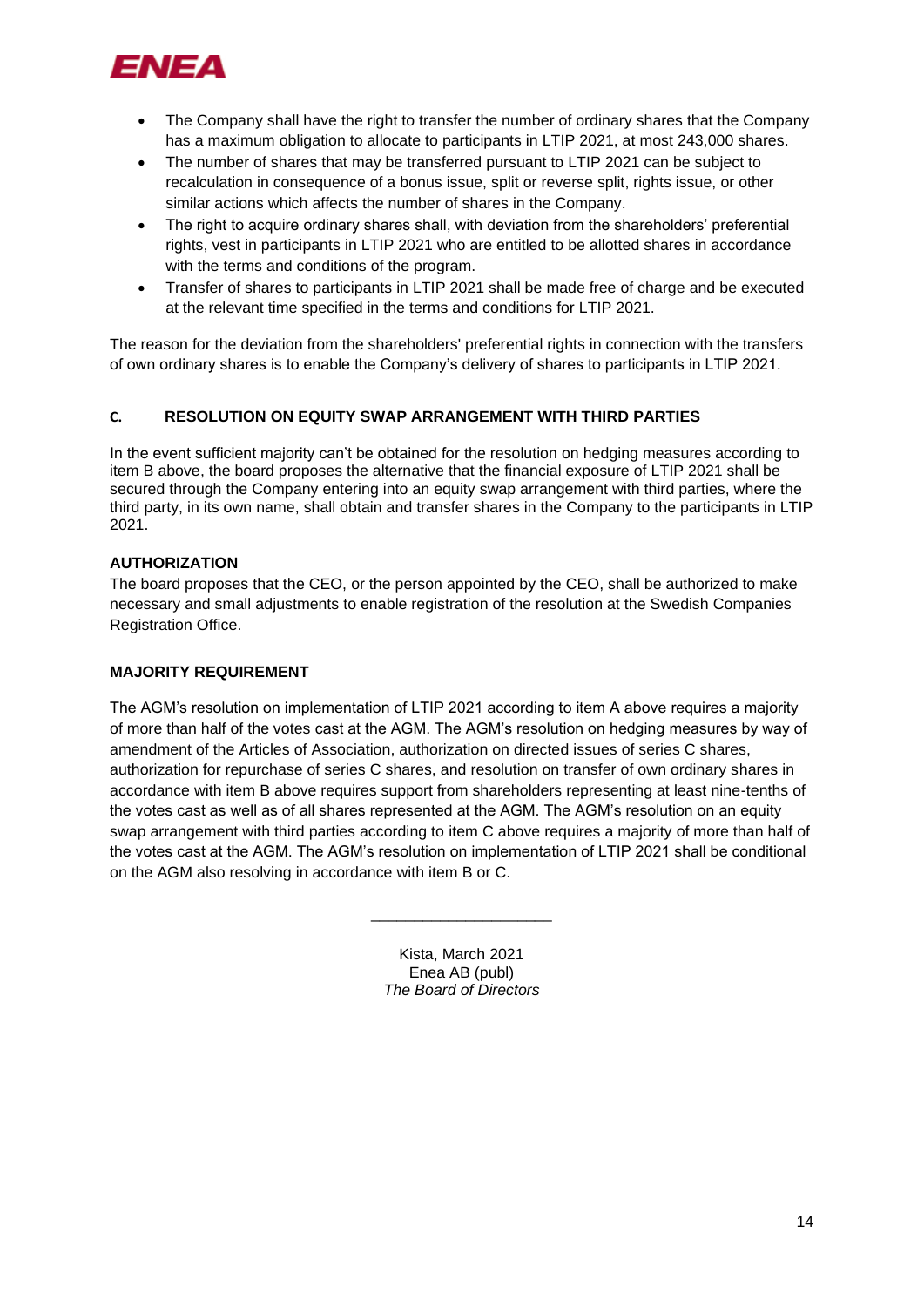

### **Appendix A**

# Enea AB, corporate identity number 556209-7146 ARTICLES OF ASSOCIATION

1 §

## Corporate name

The company's corporate name is Enea Aktiebolag. The company is a public limited company (publ).

2 §

## Registered office

The Board of Directors has its registered office in the Municipality of Stockholm. The Annual General Meeting shall be held in the Municipality of Stockholm.

3 §

## **Operations**

Directly, or indirectly through subsidiaries or associated companies, the company shall conduct consulting operations and product development in the computer technology, information technology and electronics sectors, and marketing and selling products and services in this sector, as well as purchasing, administering and selling shares, and conduct related business.

4 §

## Share capital

The company's share capital shall be a minimum of SEK 10,000,000 and a maximum of SEK 40,000,000.

5 §

## Number of shares

The number of shares shall be a minimum of ten million (10,000,000) and a maximum of forty million (40,000,000).

6 §

### Share classes

Shares may be issued in two classes, ordinary shares and series C shares. The ordinary shares shall carry one vote per share and series C shares shall carry one-tenth of a vote per share. Shares of either share class may be issued up to an amount corresponding to the full share capital.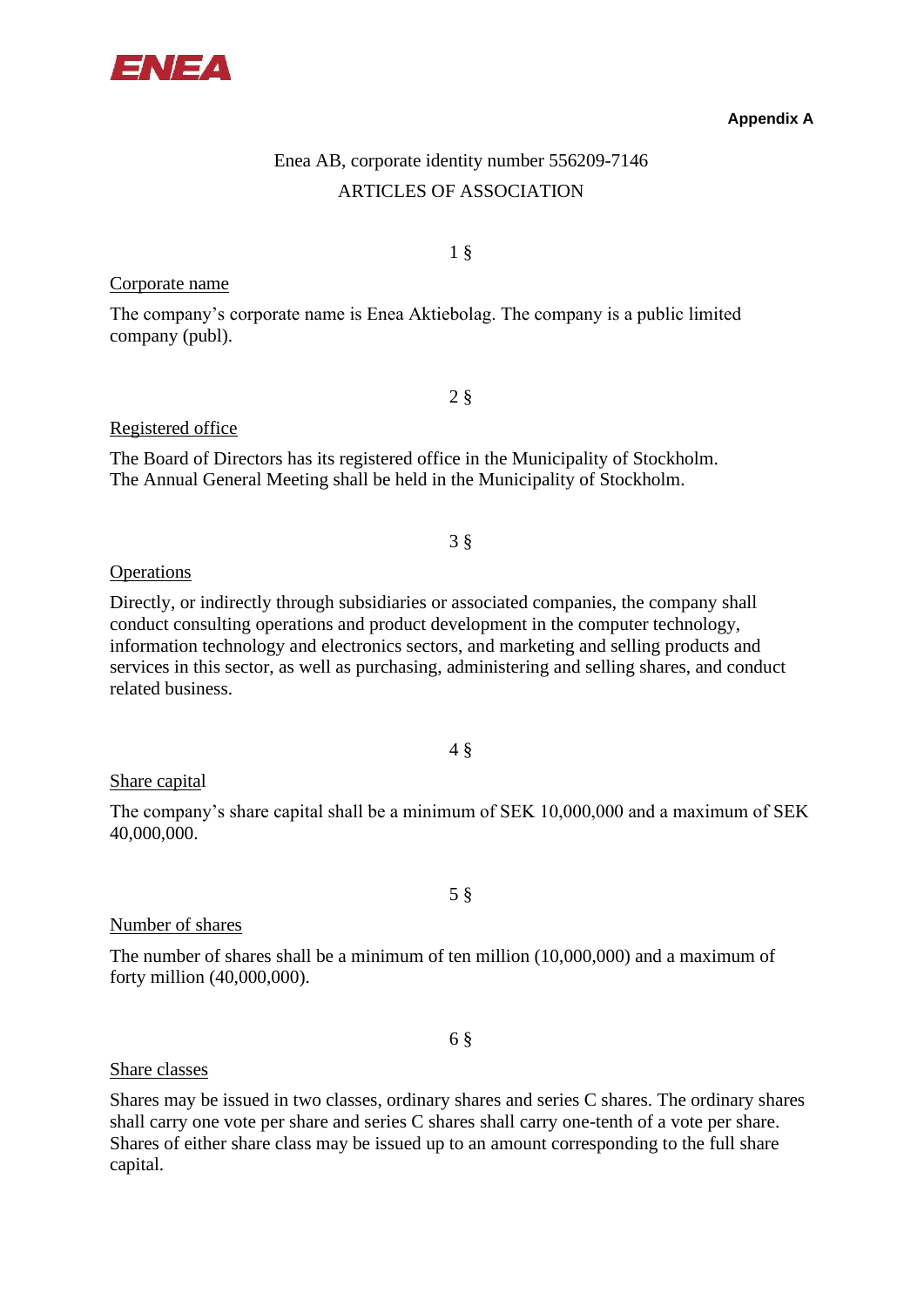Series C shares do not entitle to dividends. Upon the dissolution of the company, series C shares shall carry equivalent right to the company's assets as other shares, however, not to an amount exceeding the quota value of the share.

If the company resolves to issue new ordinary shares and series C shares, against payment other than contribution in kind, owners of ordinary shares and series C shares shall have preemption rights to subscribe for new shares of the same class pro rata to the number of shares previously held by them (primary pre-emption right). Shares which are not subscribed for pursuant to the primary pre-emption rights shall be offered to all shareholders for subscription (secondary pre-emption right). If the shares thus offered are not sufficient for the subscription pursuant to the secondary pre-emption rights, the shares shall be allocated between the subscribers pro rata to the number of shares previously held and, to the extent such allocation cannot be effected, by the drawing of lots.

If the company resolves to issue new shares of either solely ordinary shares or series C shares, against payment other than contribution in kind, all shareholders shall, irrespective of whether their shares are ordinary shares or series C shares, have pre-emption rights to subscribe for new shares pro rata to the number of shares previously held by them.

What is set out above with regard to pre-emption rights shall apply mutatis mutandis in the event of issues of warrants and convertible bonds, and shall not limit the right to resolve upon an issue with deviation from the shareholders' pre-emption rights.

In the event of an increase in share capital by a bonus issue, new shares of each class shall be issued pro rata to the number of shares of the same class previously issued. In connection therewith, the owners of existing shares of a certain class shall entitle the holder to new shares of the same class. This shall not entail any restrictions on the possibility of issuing new shares of a new class by means of a bonus issue, following the required amendments of the Articles of Association.

Reduction of share capital, which in any case shall not fall below the minimum share capital, may, at the request of a holder of a series C share and after resolution by the company's board of directors or a shareholders' meeting, take place through redemption of series C shares. A request from a shareholder must be submitted in writing. When a resolution on reduction has been passed, an amount corresponding to the reduction amount shall be transferred to the company's reserve fund, if the required funds are available. The redemption amount per series C share shall be the quota value of such share.

Following receipt of the redemption resolution, holders of shares subject to redemption shall promptly receive payment for the shares, or, if authorization for the redemption from the Swedish Companies Registration Office (*Sw*. Bolagsverket) or a court is required, following the receipt of notice that the final and effected resolution has been registered.

Series C shares held by the company may, upon resolution of the board of directors be reclassified into ordinary shares. Immediately thereafter, the board of directors shall register the reclassification with the Swedish Companies Registration Office. The reclassification is effected when it has been registered and the reclassification has been reflected in the central securities depository register.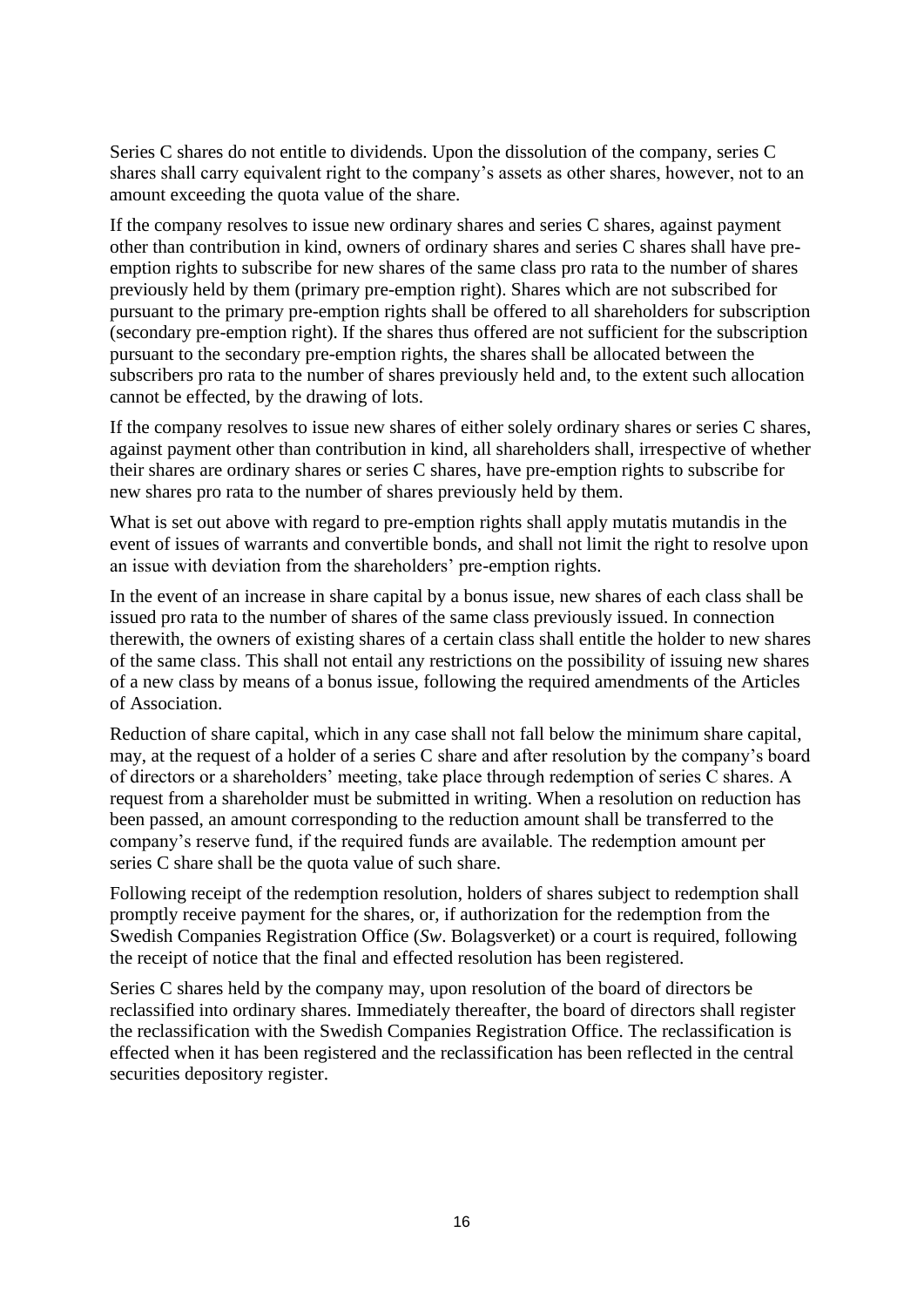## 7 §

## Board of Directors

In addition to those Directors that by law, are appointed by means other than at shareholders' meetings, the Board of Directors shall have five to seven members with a maximum of seven deputies.

## Auditors

The company shall have one or two Auditors with or without Deputy Auditors. A registered public accounting firm may also serve as the company's Auditor.

## 8 §

## Convening notice

Notices convening the Annual General Meeting shall be issued by announcement in the Swedish Official Gazette and on the company's website. At the time of issue, information that the notice has been issued shall be advertised in Swedish daily newspaper *Svenska Dagbladet*.

In order to participate at the Annual General Meeting, shareholders shall notify the company by no later than the date stated in the convening notice for the Meeting. Such day may not be a Sunday, other public holiday, Saturday, Midsummer's Eve, Christmas Day or New Year's Eve, nor be earlier than the fifth weekday prior to the Meeting.

Shareholders may bring one or two deputies to the Annual General Meeting, although only if said shareholder has notified the company thereof in the manner stated in the previous paragraph.

## 9 §

## Annual General Meeting

The Annual General Meeting is held annually within six months of the end of the financial year. The following matters shall be considered at the Annual General Meeting:

- 1. Election of a Chairman of the Meeting.
- 2. Preparation and approval of the voting list.
- 3. Approval of an agenda.
- 4. Election of one or two people to verify the minutes.
- 5. Consideration of whether the Meeting has been duly convened.
- 6. Presentation of the submitted annual accounts and audit report, and where applicable, the consolidated accounts and consolidated audit report.
- 7. Resolutions on
- a) adoption of the income statement and balance sheet, and where applicable, the consolidated income statement and consolidated balance sheet.
- b) appropriation of the company's profit or loss pursuant to the presented balance sheet.
- c) discharging the Directors, and where one has been appointed, the Chief Executive Officer, from liability.
- 8. Approval of the number of Directors and Deputy Directors, and where applicable, the number of Auditors and Deputy Auditors.
- 9. Approval of Directors' and audit fees.
- 10. Election of the Board of Directors, and where appropriate, Auditors and any Deputy Auditors.